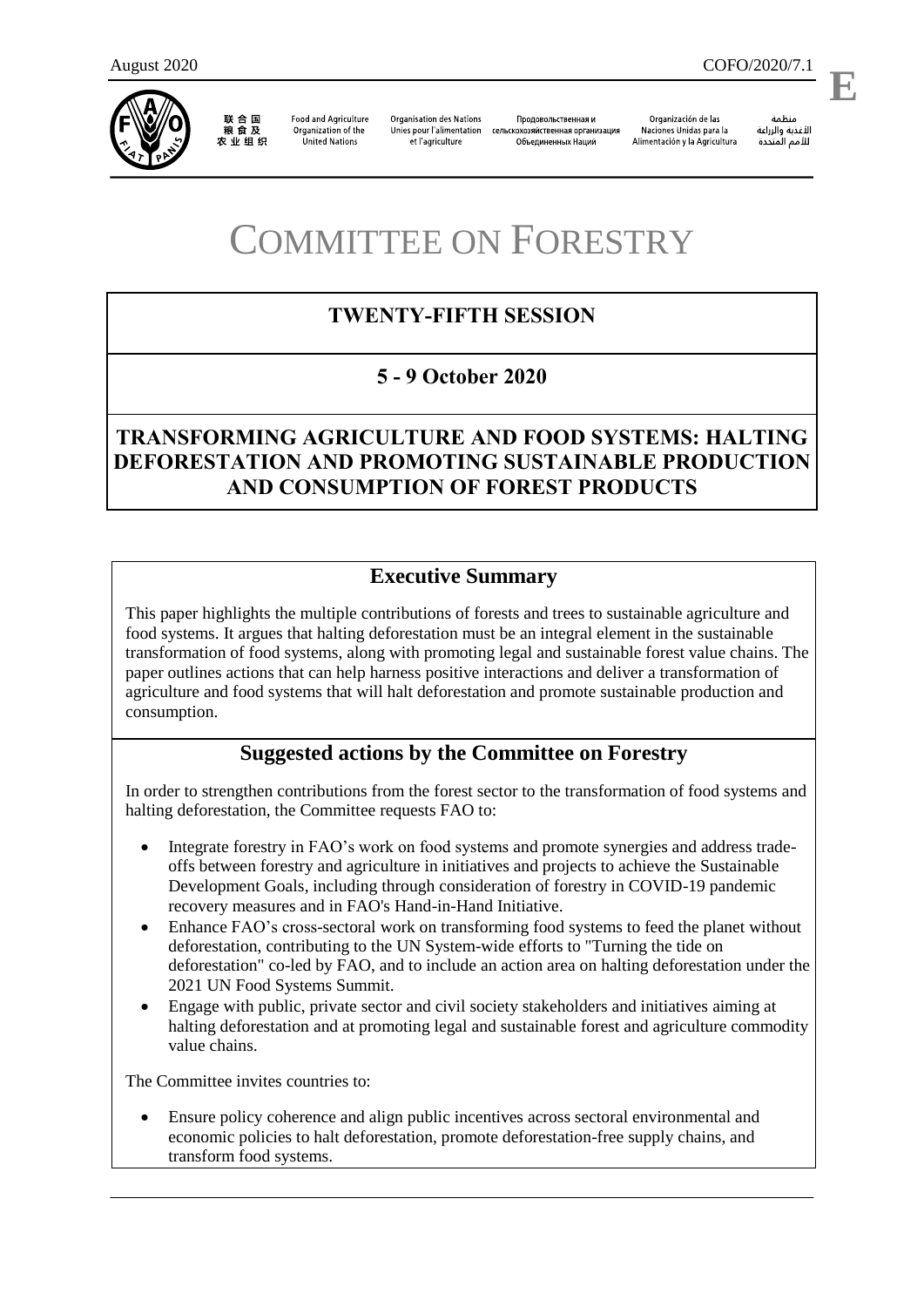Promote responsible production and consumption of forest and agriculture products and their contributions to the circular economy, including through the adoption of policy and technological innovations for increased tenure security, legality, enhanced efficiency in production, improved market access and inclusion of smallholders and forest communities in sustainable forest value chains.

*Queries on the substantive content of the document may be addressed to:*

Ms Thaís Linhares-Juvenal Team Leader Forest Governance and Economics Thais.LinharesJuvenal@fao.org

(Please copy: COFO-2020@fao.org)

### **I. The contribution of forests to sustainable food systems**

1. Around 37 percent of the global land is devoted to agriculture (FAOSTAT 2020<sup>1</sup>), while 31 percent of global land is occupied by forests (FAO 2020<sup>2</sup>). Multiple linkages and relationships exist between these two major land uses. In many countries, food security is intimately related to forests and trees. They provide a variety of animal and plant-based food products and 1 billion people depend to some extent on wild foods – meat, berries, mushrooms and fish (Burlingame, 2000<sup>3</sup>). For millions of rural people and indigenous communities across the tropics and subtropics, wild meat represents the primary source of protein, fat and micronutrients (Coad et al. 2019<sup>4</sup>). An estimated 2.4 billion people – in both urban and rural settings – use firewood or charcoal for cooking (FAO, 2014<sup>5</sup>) and over 60 percent of rural Africans would not be able to eat cooked food without the fuelwood from forests and trees.

2. Forests also contribute to productivity and resilience in agriculture. For instance, agriculture is reliant on water and forested watersheds which provide three-quarters of accessible freshwater (MEA 2005<sup>6</sup> ), with many irrigated areas relying on water services supplied by upstream forested areas. Trees in agricultural landscapes provide shade, shelter from the winds and can play an important habitat modification role fostering enhanced levels of biodiversity (both above and below ground) and hence support associated ecological functions underpinning ecosystem services such as water infiltration, soil health, pest control or pollination. As an example, an estimated 75 percent of the 115 leading food crops globally - together representing 35 percent of global food production - benefit from pollination by animals (Klein et al. 2007<sup>7</sup>), many of which live in forests. In addition, forests help mitigate and adapt to climate change – a crucial role for agriculture that will become increasingly important with

 $\overline{a}$ 

<sup>1</sup> FAOSTAT 2020. http://www.fao.org/faostat/en/#data/RL/visualize. Consulted on 23.07.2020.

<sup>2</sup> FAO 2020. Global Forest Resources Assessment – Main report. Rome.

<sup>3</sup> Burlingame, B. 2000. Editorial: Wild nutrition. Journal of Food Composition and Analysis, 13: 99–100.

<sup>4</sup> Coad L, Fa JE, Abernethy K, van Vliet N, Santamaria C, Wilkie D, El Bizri HR, Ingram DJ, Cawthorn DM and Nasi R. 2019. Towards a sustainable, participatory and inclusive wild meat sector. Bogor, Indonesia: CIFOR.

<sup>5</sup> FAO. 2014. State of the World's Forests 2014. Rome. [also available at http://www.fao.org/3/a-i3710e.pdf].

<sup>6</sup> MEA. 2005. Ecosystems and human well-being: current state and trends. Washington, DC, Island Press.

<sup>7</sup> Klein, A.M., Vaissiere, B.E., Cane, J.H., Steffan-Dewenter, I., Cunningham, S.A., Kremen, C. & Tscharntke, T. 2007. Importance of pollinators in changing landscapes for world crops. Proceedings of the Royal Society B – Biological Sciences, 274: 303–313.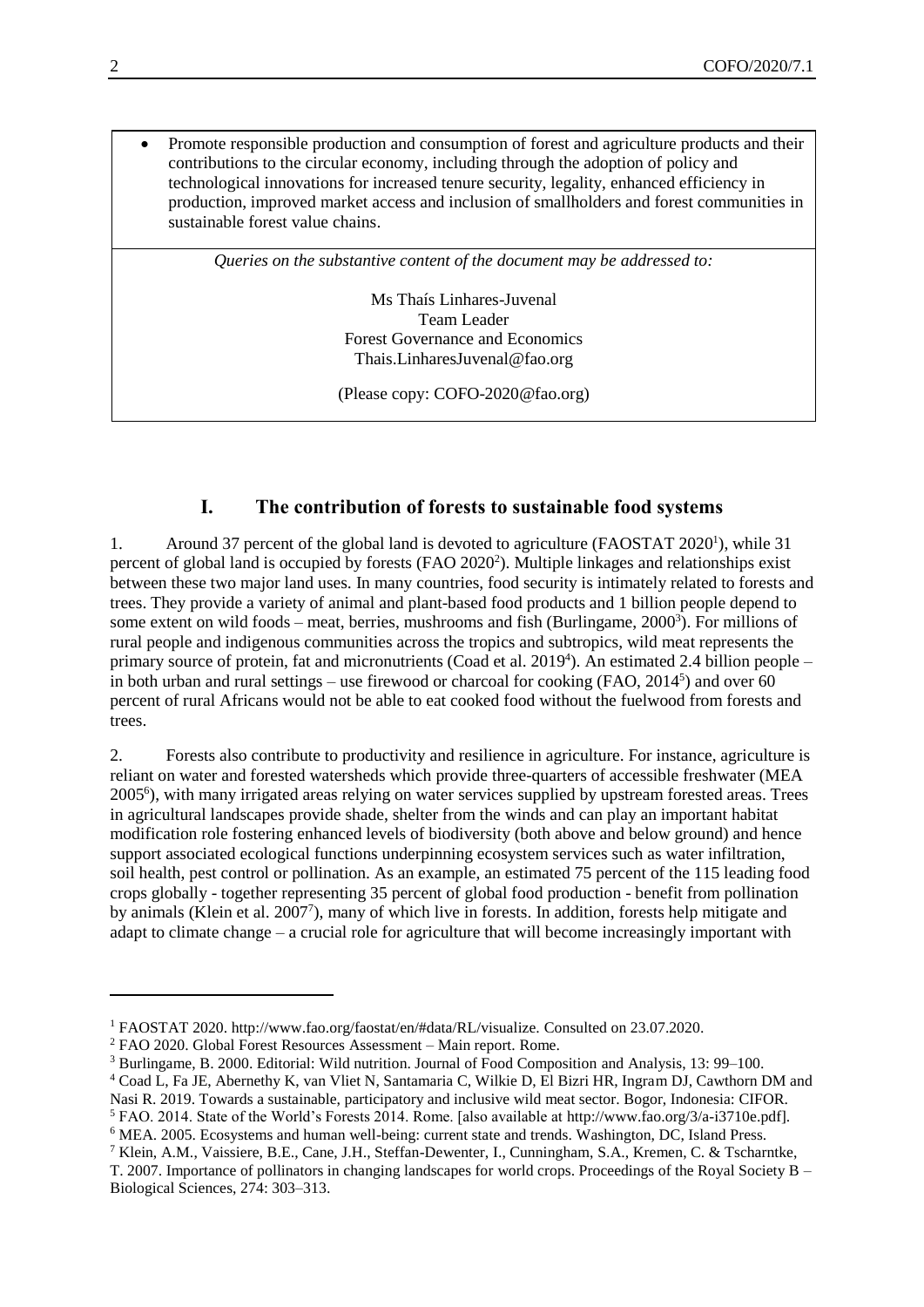$\overline{a}$ 

time. Farmers are well aware of these benefits and as a result, 40 percent of all agricultural lands have more than 10 percent tree cover (Zomer et al. 2009<sup>8</sup>).

3. Trees outside forests also play a critical role in moving towards more sustainable food systems. The integration of trees in agricultural lands can help retain or boost the concentration of nutrients in soils and permit sustainable intensification, avoiding or reducing degradation. Trees on farms can also provide a ready supply of food, fuel, fodder, fibre and other benefits, supporting farmers' livelihoods. If adequately planned and managed, agroforestry can boost productivity and incomes, providing economic, social and environmental benefits for land users at both farm and landscape levels.

4. Socioeconomic benefits from using forests and trees are equally essential for sustainable food systems as tree farming and selling of wood and non-wood forest products are common components of rural income, providing a means to purchase food or to invest in agriculture production. FAO (2017<sup>9</sup>) estimated that more than 40 million people – 1.2 percent of the global workforce – were engaged in commercial fuelwood and charcoal activities to supply urban centres. In periods of seasonal scarcity or external shocks, forest income for rural households can reach 20 percent to 28 percent of their overall income and is sometimes close to the share of income originated from crops (Angelsen et al. 2014<sup>10</sup>).

#### **II. Forest cover loss and agriculture**

5. The Global Forest Resources Assessment (FRA) 2020 reports a net loss of 178 million hectares of forest since 1990, with severe impact on the provision of ecosystem services, conservation of biodiversity and climate change. Even though FRA 2020 confirms a decrease in the rate of global forest loss over time, patterns are uneven across regions. While the northern hemisphere and higherincome countries are increasing their forest cover, South-East Asia, Sub-Saharan Africa and Latin America still lose forest land at an alarming rate. In 2010-2020, Africa had the largest annual rate of net forest loss, at 3.9 million hectares, followed by South America, at 2.6 million hectares (see COFO/2020/4.2 for further details).

6. Conversion of forest land for agricultural use is the key driver of deforestation. Estimates suggest that 40 percent of deforestation in tropical and subtropical countries is driven by commercial agriculture, and 33 percent by subsistence agriculture (Hosonuma et al. 2012<sup>11</sup>). In Latin America and South-East Asia commercial-scale drivers dominate while in Sub-Saharan Africa deforestation is linked predominantly to subsistence. However, recent years have seen an increase in commercial agriculture also in Africa. Recognizing this, agriculture is the most prominent sector intervention prioritised in national strategies to reduce emissions from deforestation and forest degradation across all regions.

7. Issues in production systems leading to forest cover loss include insecurity of rights, informality and illegality. Tenure is crucial to the livelihoods of billions of people. Lack of tenure security often obstructs investment in and adoption of long term sustainable practices and is closely related to issues of governance<sup>12</sup>. Informality of economic activities likewise impedes adequate

<sup>8</sup> Zomer, R.J., Trabucco, A., Coe, R. & Place, F. 2009. Trees on farm: analysis of global extent and geographical patterns of agroforestry. ICRAF Working Paper 89. Nairobi, Kenya, World Agroforestry Centre.

<sup>&</sup>lt;sup>9</sup> FAO. 2017. Sustainable woodfuel for food security. A smart choice: green, renewable and affordable. Working paper. Rome. [also available at http://www.fao.org/3/a-i7917e.pdf].

<sup>&</sup>lt;sup>10</sup> Angelsen et al. (2014) Environmental Income and Rural Livelihoods: A Global-Comparative Analysis. In World Development, vol. 64. Supplement 1, December 2014, pp. S12-S28.

<sup>&</sup>lt;sup>11</sup> Hosonuma et al. (2012) An assessment of deforestation and forest degradation drivers in developing countries. In: Environmental Research Letters, Volume 7, Number 4.

<sup>12</sup> See<http://www.fao.org/tenure/en/> for the "Voluntary Guidelines on the Responsible Governance of Tenure of Land, Fisheries and Forests in the Context of National Food Security" endorsed by the Committee on World Food Security and related work of FAO.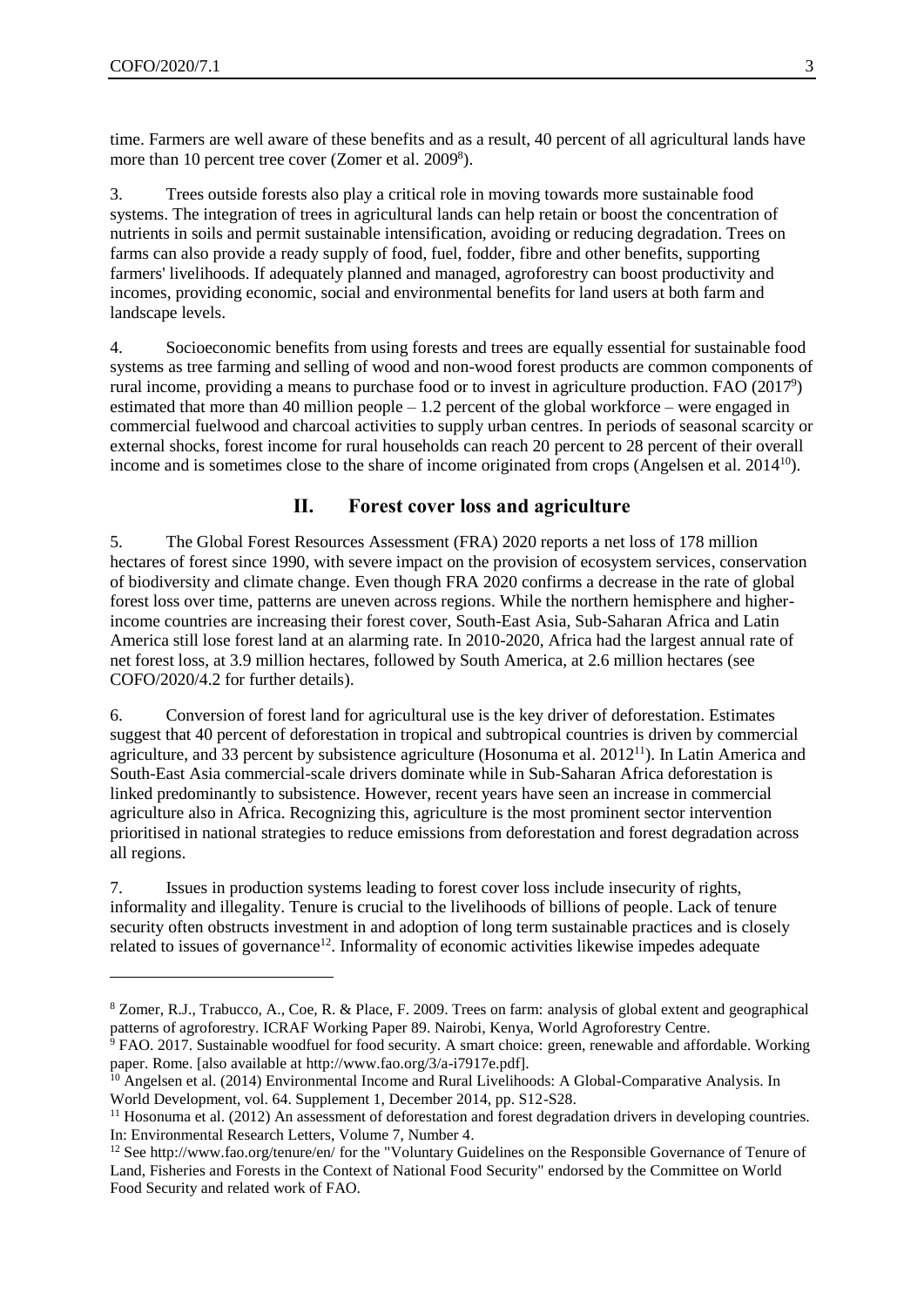support to promote sustainable management and related value chain development. Issues of tenure security, informality and illegality are also underlying causes of many of the agriculture-related fire outbreaks destroying forests at often massive scale. Crises, such as the COVID-19 pandemic, make these issues even more complex.

8. It is possible to increase agricultural productivity and food security while halting or even reversing deforestation, but it requires concerted action and strategies that are adapted to address local specificities and drivers of deforestation, commercial and subsistence (FAO  $2016^{13}$ ). Efforts undertaken in the context of initiatives to reduce emissions from deforestation and forest degradation (REDD+) have significantly contributed to improving forest governance, including through landscape approaches facilitating the adoption of more integrated production systems.

9. The private sector has a pivotal role to play in reducing deforestation. Globally, the private sector, including large commercial companies dealing in key commodities such as beef, soy, palm oil, coffee, and cocoa, is a pre-eminent contributor to current deforestation rates. Voluntary measures by the private sector, such as certification schemes and moratoria on the purchase from deforested areas have contributed to reversing trends. Sector-wide and jurisdictional approaches have shown particular promise. However, results fall far short of the New York Declaration on Forests' target to eliminate deforestation from the production of agricultural commodities by 2020. In key supply chains, the number of companies with zero-deforestation commitments is still in the minority, and even these have been slow in implementation and insufficiently ambitious (NYDF, 2019)<sup>14</sup>.

10. The UN and FAO are spearheading commitments to change. At the Climate Action Summit in September 2019, the Secretary General of the UN called for scaling up action on "Turning the tide on deforestation", stating that "we must halt deforestation, restore degraded forests and change the way we farm". At a subsequent meeting of the UN Executive Committee in October 2019, the Secretary-General requested that the United Nations Environment Programme (UNEP) and FAO, in collaboration with other relevant entities, form a working group to follow up on a set of recommendations aimed at scaling up action by the UN system to halt deforestation. FAO has taken steps to enhance its cross-sectoral work on transforming food systems to feed the planet without deforestation, responding to the request of the UN Secretary-General and using existing mechanisms and platforms to scale up action at country level. This course of action should also be reflected in the preparation of the 2021 UN Food Systems Summit as well as in response measures to the COVID-19 pandemic<sup>15</sup>.

### **III. Forest value chains as part of sustainable agriculture and food systems**

11. The direct generation of employment and income by formal wood products sectors account for an estimated US\$600 billion globally and over 13 million people employed in 2011 (FAO 2014<sup>16</sup>). When considering the wood sector forward and backward linkages to other sectors of the economy, these contributions more than double (Li et al,  $2019<sup>17</sup>$ ). Salaries paid by the forest sector in rural areas, along with incomes from forests and trees by communities, family farms and self-employed are a critical component to drive sustainable development in rural areas.

l

<sup>&</sup>lt;sup>13</sup> FAO 2016. State of the World's Forests. Forests and agriculture: land-use challenges and opportunities. <sup>14</sup> NYDF Assessment Partners. (2019). Protecting and Restoring Forests: A Story of Large Commitments yet Limited Progress. New York Declaration on Forests Five-Year Assessment Report. Climate Focus (coordinator

and editor). Accessible at forestdeclaration.org.

<sup>15</sup> See<http://www.fao.org/policy-support/coronavirus-pandemic/en/> for policy tools and publications to assist countries to respond to the novel coronavirus (COVID-19) crisis.

<sup>16</sup> FAO 2014. State of the World's Forests 2014. Rome. [also available at http://www.fao.org/3/a-i3710e.pdf]. <sup>17</sup> Li et al. (2019) The economic contribution of the world's forest sector. In: Forest Policy and Economics, Volume 100, March 2019, Pages 236-253.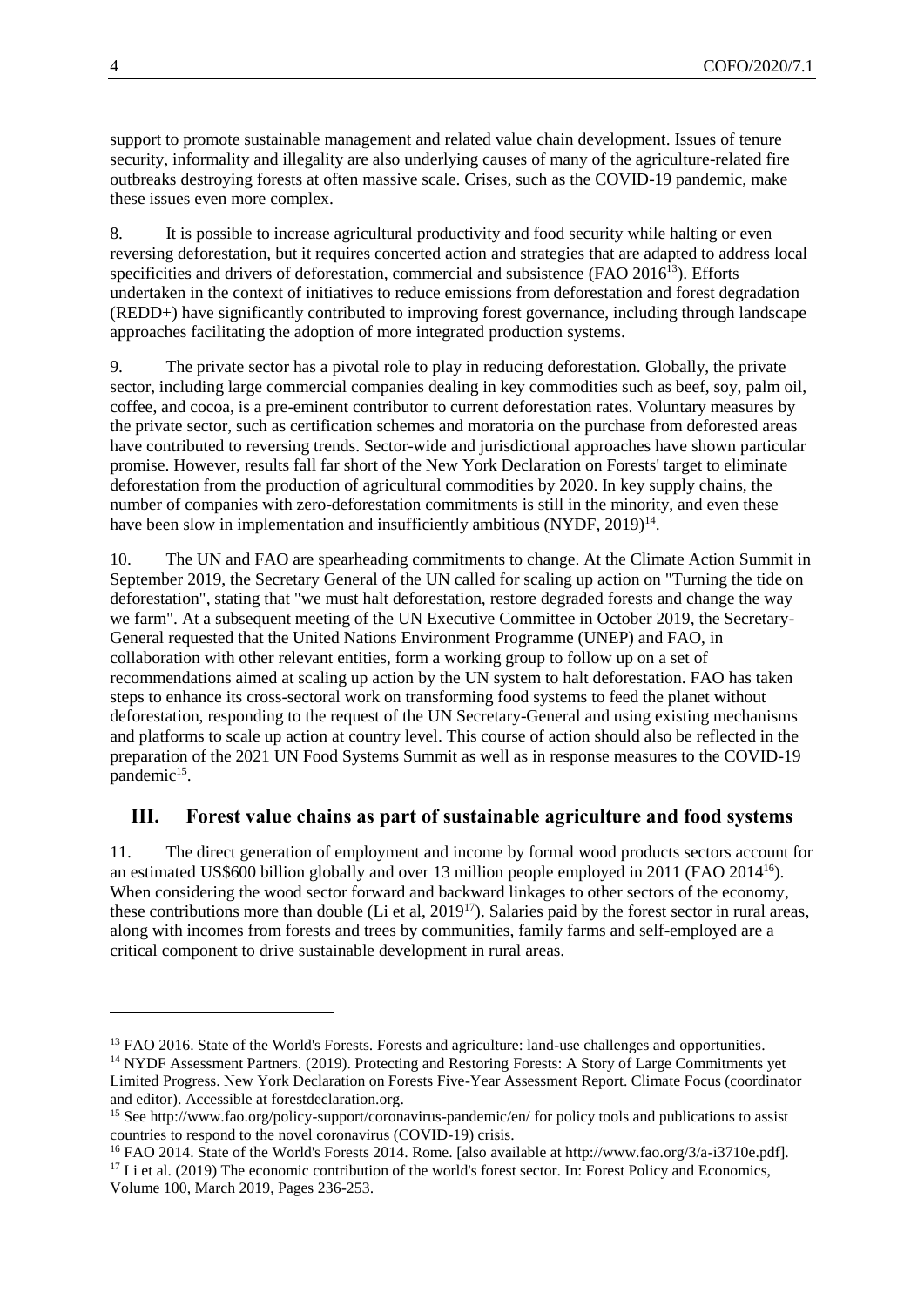l

12. Ensuring legality and sustainability of timber exports from tropical countries is an important step in moving towards sustainable forest production systems and has been one of the main achievements of global efforts to enhance forest law enforcement, governance and trade (FLEGT). FAO's related programme, supported by the European Union and other donors, is focused on production and trade legality and has contributed to developing timber supply chains compliant to high environmental and socioeconomic standards. The work in 26 tropical timber-producing countries has resulted in real transformation with firm stakeholder commitments at country level. The adoption of participatory approaches to agree on goals, to set up a monitoring framework and to deliver capacity building to all relevant stakeholders including forest communities and smallholders, can offer lessons learned to agricultural initiatives, in particular on approaches to deforestation-free agricultural commodity supply chains.

13. Sustainably managed natural and planted forests are also essential for the achievement of climate-resilient economies. The high reusability and recyclability of wood products offer numerous possibilities to mitigate carbon emissions and advance the circular economy. Continuous innovation has increased not only the number of possible uses of forest products but also efficiency in production, resulting in lower resource use per unit of final product (FAO 2018<sup>18</sup>).

#### **IV. Harnessing positive interactions and delivering transformation**

14. Transforming food systems demands thinking and acting beyond sectoral boundaries to address the main drivers of unsustainable practices and adopt cost-effective targeted interventions. Sustainable production models exist and can be scaled up in locally appropriate forms, adhering to principles of sustainable food and agriculture<sup>19</sup> and taking into account guidance on responsible agricultural supply chains<sup>20</sup>. Sustainable intensification based on greater resource efficiency and using integrated production systems such as agroforestry can reduce pressure on agricultural land expansion. Productivity gains must be complemented by measures to reduce agricultural land expansion into carbon and biodiversity-rich lands, in particular through evidence-based and consultative land use planning and enforcement. Promoting healthy diets, reducing food loss and waste and promoting a circular economy are critical and feasible measures to mitigate demand-side pressures on agricultural land expansion and deforestation and bring complementary health, biodiversity and climate benefits.

15. Globally, the private sector can and needs to be a champion for change. Still, robust results can only be achieved if governments exercise leadership and take decisive action to align incentives to meet strategic goals and ensure enabling regulation, monitoring and enforcement. Governments and international organizations need to engage in partnerships with the agricultural sector for shaping deforestation-free food systems. Reaching the necessary scale also requires consumer pressure and policy levers – regulatory and fiscal - in producing and importing countries.

16. Small scale producers are prominent in several global commodity chains driving deforestation. They require public support to ensure that a commitment to greater sustainability does not exclude them from markets. Engaging and strengthening producer organizations, long-term contracts and market access, technical and business advisory services, and access to finance are needed to assist in particular small producers in overcoming barriers to adoption of and in absorbing short term losses or disruptions in the transition to more sustainable production models. Concerted public investment and support are equally needed to reduce deforestation from small scale subsistence agriculture.

<sup>&</sup>lt;sup>18</sup> FAO. State of the Forests 2018. Forest pathways to sustainable development. FAO, Rome, Italy.

<sup>&</sup>lt;sup>19</sup> See<http://www.fao.org/sustainability/en/> for principles of sustainability for food and agriculture endorsed by FAO as well as 20 interconnected actions to guide decision-makers in transforming food and agriculture to achieve the SDGs.

<sup>20</sup> See<https://mneguidelines.oecd.org/oecd-fao-guidance.pdf> for the "OECD-FAO Guidance on Responsible Agricultural Supply Chains".